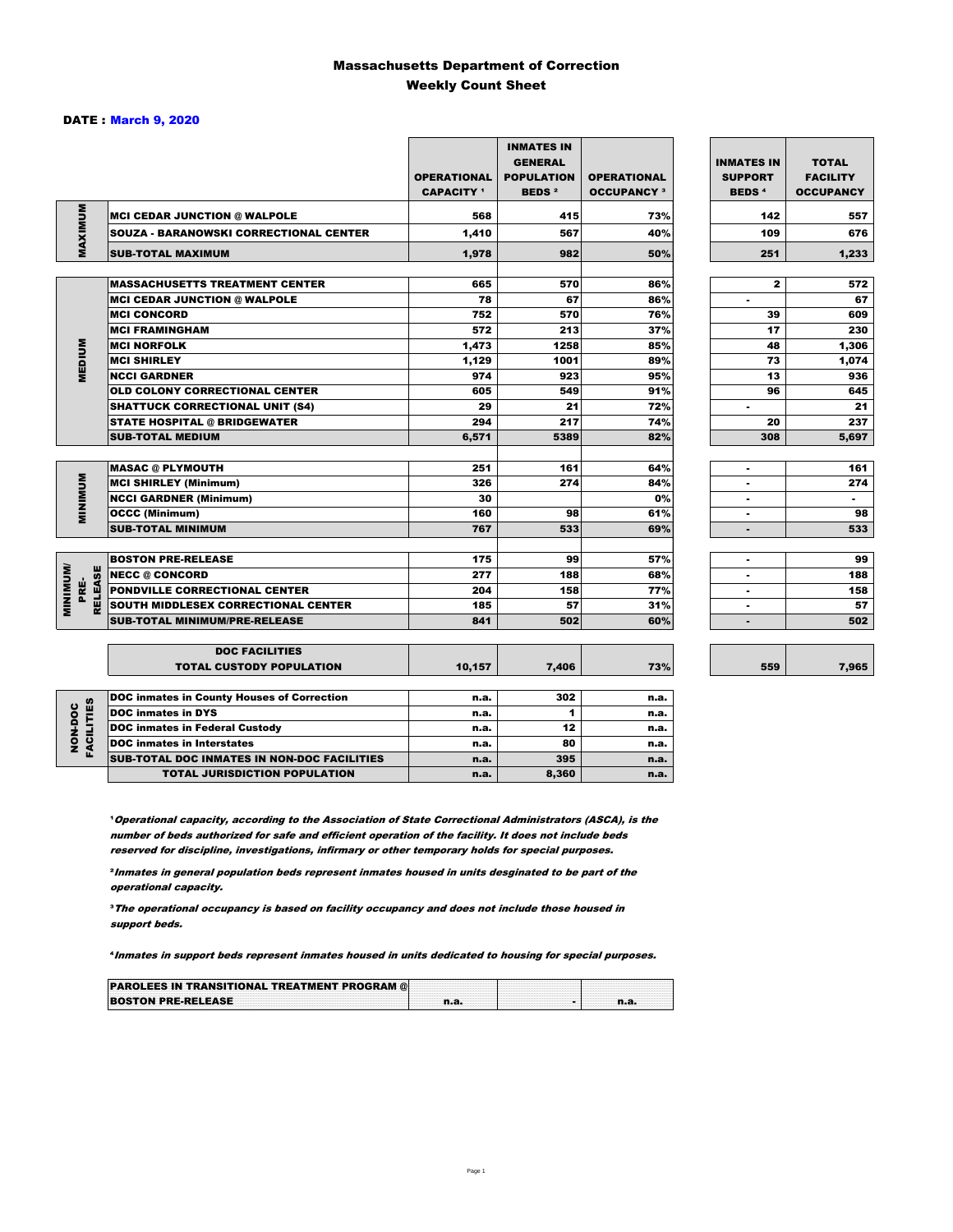### Massachusetts Department of Correction Weekly Count Sheet

| <b>CORRECTIONAL FACILITIES</b>      | <b>TREATMENT</b> | <b>FACILITY</b>  |
|-------------------------------------|------------------|------------------|
| <b>HOSPITAL MISSION</b>             | <b>BEDS</b>      | <b>OCCUPANCY</b> |
| <b>SHATTUCK CORRECTIONAL UNIT</b>   | 29               | 21               |
| <b>STATE HOSPITAL @ BRIDGEWATER</b> | 372              | 217              |
| <b>TOTAL</b>                        | 401              | 238              |

|                                                                 | <b>FACILITY</b>  |
|-----------------------------------------------------------------|------------------|
| <b>DOC INMATES IN COUNTY FACILITIES</b>                         | <b>OCCUPANCY</b> |
| <b>BARNSTABLE COUNTY</b>                                        |                  |
| <b>BERKSHIRE COUNTY</b>                                         | 10               |
| <b>BRISTOL COUNTY</b>                                           |                  |
| <b>DUKES COUNTY</b>                                             | 0                |
| <b>ESSEX COUNTY</b>                                             | 5                |
| <b>FRANKLIN COUNTY</b>                                          | 16               |
| <b>HAMPDEN COUNTY*</b>                                          | 199              |
| <b>HAMPSHIRE COUNTY</b>                                         | 12               |
| <b>MIDDLESEX COUNTY</b>                                         |                  |
| <b>NORFOLK COUNTY</b>                                           |                  |
| <b>PLYMOUTH COUNTY</b>                                          | 59               |
| <b>SUFFOLK COUNTY</b>                                           | 1                |
| <b>WORCESTER COUNTY</b>                                         |                  |
| <b>TOTAL</b>                                                    | 302              |
| *Note* Hampden County has 107 Section 35 inmates (Stoney Brook) |                  |

|                                        | <b>FACILITY</b>  |
|----------------------------------------|------------------|
| <b>DOC INMATES IN OTHER FACILITIES</b> | <b>OCCUPANCY</b> |
| <b>FEDERAL BUREAU OF PRISONS</b>       | 12               |
| <b>DYS</b>                             |                  |
| <b>INTERSTATES</b>                     | 80               |
| <b>TOTAL</b>                           | 93               |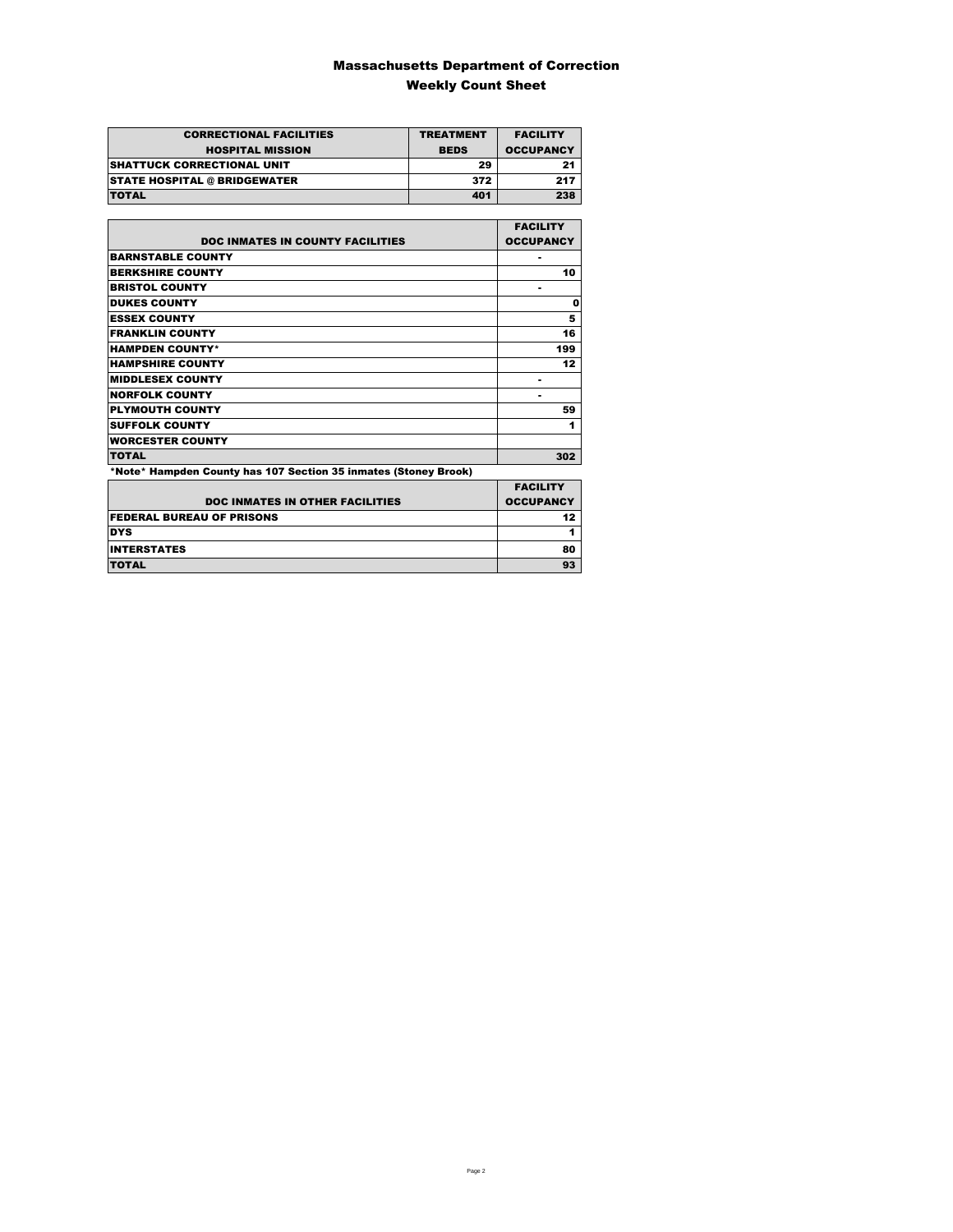#### **03/09/20**

| <b>COUNTY</b>                       | <b>SECURITY LEVEL</b>                 |                              |                                 |                     |                                |                                |                                 |                              |                                     |                             | <b>TOTAL</b>                  |                                                                                                                                                 |
|-------------------------------------|---------------------------------------|------------------------------|---------------------------------|---------------------|--------------------------------|--------------------------------|---------------------------------|------------------------------|-------------------------------------|-----------------------------|-------------------------------|-------------------------------------------------------------------------------------------------------------------------------------------------|
| <b>BARNSTABLE</b>                   | <b>TYPE</b>                           |                              | <b>MAXIMUM</b>                  |                     | <b>MEDIUM</b>                  |                                | <b>MINIMUM</b>                  |                              | <b>PRE-RELEASE</b>                  |                             | <b>TOTAL</b>                  |                                                                                                                                                 |
|                                     |                                       | <b>MALE</b>                  | <b>FEMALE</b>                   | <b>MALE</b>         | <b>FEMALE</b>                  | <b>MALE</b>                    | <b>FEMALE</b>                   | <b>MALE</b>                  | <b>FEMALE</b>                       | <b>MALE</b>                 | <b>FEMALE</b>                 | <b>FACILITY</b>                                                                                                                                 |
|                                     | <b>COUNTY</b>                         | $\mathbf{0}$                 | $\mathbf{0}$                    | 126                 | 9                              | $\mathbf{0}$                   | $\mathbf 0$                     | $\mathbf 0$                  | $\mathbf{0}$                        | 126                         | 9                             | 135                                                                                                                                             |
| <b>HOUSE OF</b>                     | <b>STATE</b>                          | $\mathbf 0$                  | $\mathbf{0}$                    | 0                   | $\mathbf 0$                    | $\mathbf{0}$                   | $\mathbf 0$                     | $\mathbf{0}$                 | $\mathbf 0$                         | 0                           | $\mathbf 0$                   | 0                                                                                                                                               |
| <b>CORRECTION</b>                   | <b>FEDERAL</b>                        | $\mathbf 0$                  | $\mathbf{0}$                    | $\Omega$            | $\overline{0}$<br>9            | $\mathbf{0}$<br>$\overline{0}$ | $\mathbf 0$<br>$\mathbf 0$      | $\mathbf{0}$                 | $\mathbf{0}$                        | 0                           | $\mathbf 0$                   | $\mathbf 0$                                                                                                                                     |
|                                     | <b>TOTAL</b><br><b>COUNTY</b>         | $\mathbf 0$<br>$\mathbf 0$   | $\mathbf 0$<br>$\mathbf{0}$     | 126<br>95           | 10                             | $\mathbf{0}$                   | $\mathbf{0}$                    | $\mathbf 0$<br>$\mathbf{0}$  | $\mathbf 0$<br>$\mathbf 0$          | 126<br>95                   | $9\,$<br>10                   | 135<br>105                                                                                                                                      |
| JAIL                                | <b>OTHER COUNTY</b>                   | $\mathbf{0}$                 | $\mathbf{0}$                    | 0                   | 0                              | $\mathbf{0}$                   | $\mathbf{0}$                    | $\mathbf{0}$                 | $\mathbf 0$                         | 0                           | $\mathbf 0$                   | 0                                                                                                                                               |
|                                     | <b>FEDERAL</b>                        | $\mathbf{0}$                 | $\mathbf 0$                     | 0                   | $\mathbf 0$                    | $\mathbf 0$                    | $\mathbf{0}$                    | $\mathbf 0$                  | $\mathbf 0$                         | 0                           | $\mathbf 0$                   | $\overline{0}$                                                                                                                                  |
|                                     | <b>TOTAL</b>                          | $\overline{0}$               | $\overline{0}$                  | 95                  | 10                             | $\Omega$                       | $\Omega$                        | $\mathbf{0}$                 | $\overline{0}$                      | 95                          | 10                            | 105                                                                                                                                             |
|                                     | <b>FACILITY TOTAL</b>                 | $\mathbf 0$                  | $\mathbf{0}$                    | 221                 | 19                             | 0                              | 0                               | $\bf{0}$                     | 0                                   | 221                         | 19                            | 240                                                                                                                                             |
| <b>BERKSHIRE</b>                    | <b>TYPE</b>                           |                              | <b>MAXIMUM</b>                  |                     | <b>MEDIUM</b>                  |                                | <b>MINIMUM</b>                  |                              | <b>PRE-RELEASE</b>                  |                             | <b>TOTAL</b>                  |                                                                                                                                                 |
|                                     |                                       | <b>MALE</b>                  | <b>FEMALE</b>                   | <b>MALE</b>         | <b>FEMALE</b>                  | <b>MALE</b>                    | <b>FEMALE</b>                   | <b>MALE</b>                  | <b>FEMALE</b>                       | <b>MALE</b>                 | <b>FEMALE</b>                 | <b>FACILITY</b>                                                                                                                                 |
|                                     | <b>COUNTY</b>                         | 0                            | 0                               | 98                  | 0                              | $\mathbf 0$                    | $\mathbf{0}$                    | $\mathbf 0$                  | 0                                   | 98                          | 0                             | 98                                                                                                                                              |
| <b>HOUSE OF</b>                     | <b>STATE</b>                          | $\mathbf{0}$                 | $\mathbf 0$                     | 10                  | $\mathbf 0$                    | $\mathbf{0}$                   | $\mathbf{0}$                    | $\mathbf 0$                  | $\mathbf 0$                         | 10                          | $\mathbf{0}$                  | 10                                                                                                                                              |
| <b>CORRECTION</b>                   | <b>FEDERAL</b>                        | $\mathbf{0}$                 | $\mathbf 0$                     | $\Omega$            | $\mathbf{0}$                   | $\mathbf{0}$                   | $\mathbf{0}$                    | $\pmb{0}$                    | $\mathbf 0$                         | 0                           | $\mathbf 0$                   | $\mathbf 0$                                                                                                                                     |
|                                     | <b>TOTAL</b>                          | $\overline{0}$               | $\mathbf{0}$                    | 108                 | $\overline{0}$                 | $\overline{0}$                 | $\overline{0}$                  | $\mathbf{0}$                 | $\overline{0}$                      | 108                         | $\mathbf{0}$                  | 108                                                                                                                                             |
| <b>JAIL</b>                         | <b>COUNTY</b><br><b>OTHER COUNTY</b>  | $\mathbf{0}$<br>$\mathbf{0}$ | $\mathbf{0}$<br>$\mathbf{0}$    | 84<br>$\mathbf 0$   | $\mathbf 0$<br>$\mathbf 0$     | $\mathbf{0}$<br>$\mathbf{0}$   | $\mathbf 0$<br>$\mathbf{0}$     | $\mathbf{0}$<br>$\mathbf{0}$ | $\mathbf 0$<br>$\mathbf 0$          | 84<br>0                     | $\mathbf{0}$<br>$\mathbf 0$   | 84<br>0                                                                                                                                         |
|                                     | <b>FEDERAL</b>                        | $\mathbf{0}$                 | $\mathbf{0}$                    | $\Omega$            | $\mathbf{0}$                   | $\mathbf{0}$                   | $\mathbf{0}$                    | $\mathbf{0}$                 | $\mathbf 0$                         | 0                           | $\mathbf 0$                   | 0                                                                                                                                               |
|                                     | <b>TOTAL</b>                          | $\mathbf 0$                  | $\mathbf 0$                     | 84                  | $\mathbf 0$                    | $\mathbf 0$                    | $\mathbf 0$                     | $\mathbf 0$                  | $\mathbf 0$                         | 84                          | $\mathbf 0$                   | 84                                                                                                                                              |
|                                     | <b>FACILITY TOTAL</b>                 | 0                            | $\bf{0}$                        | 192                 | $\mathbf{0}$                   | 0                              | $\mathbf 0$                     | $\mathbf 0$                  | 0                                   | 192                         | 0                             | 192                                                                                                                                             |
|                                     |                                       |                              |                                 |                     |                                |                                |                                 |                              |                                     |                             |                               |                                                                                                                                                 |
| <b>BRISTOL</b><br><b>Ash Street</b> | <b>TYPE</b>                           | <b>MALE</b>                  | <b>MAXIMUM</b><br><b>FEMALE</b> | <b>MALE</b>         | <b>MEDIUM</b><br><b>FEMALE</b> | <b>MALE</b>                    | <b>MINIMUM</b><br><b>FEMALE</b> | <b>MALE</b>                  | <b>PRE-RELEASE</b><br><b>FEMALE</b> | <b>MALE</b>                 | <b>TOTAL</b><br><b>FEMALE</b> | <b>FACILITY</b>                                                                                                                                 |
|                                     | <b>COUNTY</b>                         | $\mathbf{0}$                 | $\mathbf{0}$                    | 18                  | $\mathbf{0}$                   | $\mathbf{0}$                   | $\mathbf{0}$                    | 0                            | $\mathbf{0}$                        | 18                          | $\mathbf{0}$                  | 18                                                                                                                                              |
| <b>HOUSE OF</b>                     | <b>STATE</b>                          | $\mathbf{0}$                 | $\pmb{0}$                       | $\Omega$            | $\mathbf 0$                    | $\mathbf{0}$                   | $\mathbf{0}$                    | $\mathbf 0$                  | 0                                   | 0                           | $\pmb{0}$                     | $\pmb{0}$                                                                                                                                       |
| <b>CORRECTION</b>                   | <b>FEDERAL</b>                        | $\mathbf{0}$                 | $\mathbf{0}$                    | 0                   | $\mathbf 0$                    | $\mathbf{0}$                   | $\mathbf{0}$                    | $\mathbf 0$                  | $\mathbf 0$                         | $\mathbf 0$                 | $\mathbf 0$                   | 0                                                                                                                                               |
|                                     | <b>TOTAL</b>                          | $\mathbf 0$                  | $\mathbf 0$                     | 18                  | $\overline{0}$                 | $\mathbf{0}$                   | $\overline{0}$                  | $\mathbf 0$                  | $\overline{0}$                      | 18                          | $\mathbf 0$                   | 18                                                                                                                                              |
|                                     | <b>COUNTY</b>                         | $\mathbf 0$                  | $\mathbf{0}$                    | 131                 | $\mathbf{0}$                   | $\mathbf{0}$                   | $\mathbf 0$                     | $\mathbf{0}$                 | $\mathbf 0$                         | 131                         | $\mathbf{0}$                  | 131                                                                                                                                             |
| JAIL                                | <b>OTHER COUNTY</b><br><b>FEDERAL</b> | $\mathbf{0}$<br>$\mathbf{0}$ | $\mathbf{0}$<br>$\mathbf{0}$    | $\mathbf 0$<br>0    | $\mathbf 0$<br>$\mathbf 0$     | $\mathbf{0}$<br>$\mathbf{0}$   | $\mathbf 0$<br>$\mathbf{0}$     | $\mathbf{0}$<br>$\mathbf 0$  | $\overline{0}$<br>$\mathbf 0$       | 0<br>$\mathbf 0$            | $\mathbf{0}$<br>$\mathbf 0$   | 0<br>$\mathbf 0$                                                                                                                                |
|                                     | <b>TOTAL</b>                          | $\mathbf 0$                  | $\mathbf{0}$                    | 131                 | $\mathbf 0$                    | $\Omega$                       | $\overline{0}$                  | $\mathbf{0}$                 | $\overline{0}$                      | 131                         | $\mathbf{0}$                  | 131                                                                                                                                             |
|                                     | <b>FACILITY TOTAL</b>                 |                              |                                 |                     |                                |                                |                                 |                              |                                     |                             |                               |                                                                                                                                                 |
|                                     |                                       | 0                            | 0                               | 149                 | 0                              | 0                              | 0                               | 0                            | 0                                   | 149                         | 0                             | 149                                                                                                                                             |
|                                     |                                       |                              |                                 |                     |                                |                                |                                 |                              |                                     |                             |                               |                                                                                                                                                 |
| <b>BRISTOL</b>                      | <b>TYPE</b>                           |                              | <b>MAXIMUM</b>                  |                     | <b>MEDIUM</b>                  |                                | <b>MINIMUM</b>                  |                              | <b>PRE-RELEASE</b>                  |                             | <b>TOTAL</b>                  |                                                                                                                                                 |
| <b>Dartmouth</b>                    |                                       | <b>MALE</b>                  | <b>FEMALE</b>                   | <b>MALE</b>         | <b>FEMALE</b>                  | <b>MALE</b>                    | <b>FEMALE</b>                   | <b>MALE</b>                  | <b>FEMALE</b>                       | <b>MALE</b>                 | <b>FEMALE</b>                 | <b>FACILITY</b>                                                                                                                                 |
| <b>HOUSE OF</b>                     | <b>COUNTY</b><br><b>STATE</b>         | $\mathbf 0$<br>$\mathbf{0}$  | $\mathbf{0}$<br>$\mathbf{0}$    | 251<br>0            | 1<br>0                         | 0<br>0                         | O<br>0                          | $\mathbf{0}$<br>$\mathbf{0}$ | 0<br>$\mathbf 0$                    | 251<br>0                    | $\mathbf 0$                   | 252<br>0                                                                                                                                        |
| <b>CORRECTION</b>                   | <b>FEDERAL</b>                        | $\mathbf{0}$                 | $\mathbf 0$                     | $\mathbf 0$         | $\mathbf 0$                    | $\mathbf 0$                    | 0                               | $\mathbf 0$                  | $\mathbf 0$                         | 0                           | 0                             |                                                                                                                                                 |
|                                     | <b>TOTAL</b>                          | $\overline{0}$               | $\mathbf{0}$                    | 251                 | $\mathbf{1}$                   | $\mathbf{0}$                   | $\overline{0}$                  | $\mathbf{0}$                 | $\overline{0}$                      | 251                         | $\mathbf{1}$                  | 252                                                                                                                                             |
|                                     | <b>COUNTY</b>                         | $\mathbf{0}$                 | $\pmb{0}$                       | 344                 | 14                             | $\mathbf{0}$                   | $\mathbf{0}$                    | $\mathbf 0$                  | 0                                   | 344                         | 14                            | 358                                                                                                                                             |
| <b>JAIL</b>                         | <b>OTHER COUNTY</b>                   | $\mathbf 0$                  | $\mathbf{0}$                    | 153                 | $\Omega$                       | $\Omega$                       | $\mathbf 0$                     | $\mathbf{0}$                 | $\mathbf 0$                         | 153                         | $\mathbf 0$                   | 153                                                                                                                                             |
|                                     | <b>FEDERAL</b>                        | $\mathbf 0$                  | $\mathbf{0}$                    | $\mathbf 0$         | $\mathbf 0$                    | $\mathbf{0}$                   | $\mathbf{0}$                    | $\mathbf{0}$                 | $\mathbf 0$                         | 0                           | $\mathbf 0$                   | 0                                                                                                                                               |
|                                     | <b>TOTAL</b>                          | $\mathbf 0$                  | $\mathbf{0}$                    | 497                 | 14                             | $\mathbf{0}$                   | $\mathbf 0$                     | $\mathbf{0}$                 | $\overline{0}$                      | 497                         | 14                            | 511                                                                                                                                             |
|                                     | <b>FACILITY TOTAL</b>                 | 0                            | $\mathbf{0}$                    | 748                 | 15                             | 0                              | 0                               | 0                            | 0                                   | 748                         | 15                            | 763                                                                                                                                             |
| <b>BRISTOL</b>                      | <b>TYPE</b>                           |                              | <b>MAXIMUM</b>                  |                     | <b>MEDIUM</b>                  |                                | <b>MINIMUM</b>                  |                              | <b>PRE-RELEASE</b>                  |                             | <b>TOTAL</b>                  |                                                                                                                                                 |
| <b>Women's Center</b>               |                                       | <b>MALE</b>                  | <b>FEMALE</b>                   | <b>MALE</b>         | <b>FEMALE</b>                  | <b>MALE</b>                    | <b>FEMALE</b>                   | <b>MALE</b>                  | <b>FEMALE</b>                       | <b>MALE</b>                 | <b>FEMALE</b>                 | <b>FACILITY</b>                                                                                                                                 |
|                                     | <b>COUNTY</b>                         | $\mathbf{0}$                 | 0                               | $\mathbf{0}$        | 16                             | $\mathbf{0}$                   | 4                               | $\mathbf{0}$                 | $\mathbf 0$                         | $\mathbf{0}$                | 20                            | 20                                                                                                                                              |
| <b>SENTENCED</b>                    | <b>STATE</b><br><b>FEDERAL</b>        | $\Omega$<br>$\mathbf{0}$     | $\Omega$<br>$\mathbf 0$         | $\Omega$<br>0       | $\Omega$<br>$\mathbf{0}$       | $\Omega$<br>$\mathbf 0$        | $\Omega$<br>0                   | $\Omega$<br>$\mathbf 0$      | $\overline{0}$<br>0                 | $\overline{0}$<br>$\pmb{0}$ | $\Omega$<br>$\mathbf 0$       |                                                                                                                                                 |
|                                     | <b>TOTAL</b>                          | $\bf 0$                      | $\mathbf 0$                     | $\pmb{0}$           | 16                             | $\mathbf 0$                    | $\overline{4}$                  | $\mathbf 0$                  | $\mathbf 0$                         | $\bf 0$                     | 20                            |                                                                                                                                                 |
|                                     | <b>COUNTY</b>                         | 0                            | 0                               | 0                   | 30                             | $\mathbf{0}$                   | $\pmb{0}$                       | $\mathbf 0$                  | 0                                   | 0                           | 30                            |                                                                                                                                                 |
| <b>UNSENTENCED</b>                  | INS                                   | $\mathbf{0}$                 | 0                               | $\overline{0}$      | 11                             | $\mathbf{0}$                   | $\mathbf{0}$                    | $\mathbf 0$                  | 0                                   | 0                           | 11                            | 11                                                                                                                                              |
|                                     | <b>FEDERAL</b>                        | $\mathbf{0}$                 | $\mathbf 0$                     | $\mathbf 0$         | $\mathbf 0$                    | $\mathbf{0}$                   | $\mathbf{0}$                    | $\mathbf 0$                  | 0                                   | $\pmb{0}$                   | $\mathbf 0$                   |                                                                                                                                                 |
|                                     | <b>TOTAL</b>                          | $\mathbf 0$                  | $\mathbf{0}$                    | $\mathbf 0$         | 41                             | $\mathbf{0}$                   | $\mathbf{0}$                    | $\mathbf 0$                  | $\mathbf 0$                         | $\bf 0$                     | 41                            | 20<br>30<br>41                                                                                                                                  |
|                                     | <b>FACILITY TOTAL</b>                 | $\mathbf 0$                  | $\bf{0}$                        | 0                   | 57                             | 0                              | 4                               | $\mathbf{0}$                 | 0                                   | 0                           | 61                            | 61                                                                                                                                              |
| <b>DUKES</b>                        | <b>TYPE</b>                           |                              | <b>MAXIMUM</b>                  |                     | <b>MEDIUM</b>                  |                                | <b>MINIMUM</b>                  |                              | <b>PRE-RELEASE</b>                  |                             | <b>TOTAL</b>                  |                                                                                                                                                 |
|                                     |                                       | <b>MALE</b>                  | <b>FEMALE</b>                   | <b>MALE</b>         | <b>FEMALE</b>                  | <b>MALE</b>                    | <b>FEMALE</b>                   | <b>MALE</b>                  | <b>FEMALE</b>                       | <b>MALE</b>                 |                               | <b>FEMALE   FACILITY</b>                                                                                                                        |
|                                     | <b>COUNTY</b>                         | 3                            | $\mathbf 0$                     | 7                   | $\mathbf{0}$                   | 7                              | $\mathbf 0$                     | $\mathbf 0$                  | 0                                   | 17                          | $\mathbf 0$                   | 17                                                                                                                                              |
| <b>HOUSE OF</b>                     | <b>STATE</b>                          | 0                            | $\mathbf 0$                     | $\mathbf 0$         | 0                              | 0                              | 0                               | 0                            | 0                                   | 0                           | $\mathbf{0}$                  |                                                                                                                                                 |
| <b>CORRECTION</b>                   | <b>FEDERAL</b><br><b>TOTAL</b>        | 0<br>3                       | $\mathbf{0}$<br>$\mathbf{0}$    | 0<br>$\overline{7}$ | $\mathbf{0}$<br>$\mathbf 0$    | 0<br>$\overline{7}$            | 0<br>$\mathbf 0$                | 0<br>$\mathbf{0}$            | 0<br>$\overline{0}$                 | $\mathbf 0$<br>17           | $\mathbf{0}$<br>$\mathbf{0}$  |                                                                                                                                                 |
|                                     | <b>COUNTY</b>                         |                              | $\mathbf{0}$                    | $\mathbf{0}$        | $\mathbf 0$                    | $\mathbf{0}$                   | $\mathbf 0$                     | $\mathbf 0$                  | $\mathbf 0$                         | 0                           | $\mathbf{0}$                  |                                                                                                                                                 |
| JAIL                                | <b>OTHER COUNTY</b>                   |                              | $\mathbf{O}$                    | $\mathbf{0}$        | $\mathbf 0$                    | $\mathbf{0}$                   | $\mathbf{0}$                    | $\mathbf 0$                  | 0                                   | $\mathbf 0$                 | $\mathbf 0$                   |                                                                                                                                                 |
|                                     | <b>FEDERAL</b>                        |                              | $\mathbf 0$                     | $\mathbf 0$         | $\mathbf 0$                    | $\mathbf 0$                    | $\pmb{0}$                       | $\mathbf{0}$                 | 0                                   | $\mathbf 0$                 | $\mathbf 0$                   |                                                                                                                                                 |
|                                     | <b>TOTAL</b><br><b>FACILITY TOTAL</b> | $\mathbf 0$<br>3             | $\mathbf{0}$<br>0               | $\mathbf 0$<br>7    | $\mathbf 0$<br>0               | $\mathbf 0$<br>7               | $\mathbf 0$<br>0                | $\mathbf 0$<br>$\mathbf 0$   |                                     | $\mathbf 0$<br>17           | $\mathbf 0$<br>0              | 0<br>$\overline{0}$<br>$\pmb{0}$<br>$\pmb{0}$<br>$\pmb{0}$<br>$\mathbf 0$<br>17<br>$\mathbf 0$<br>$\mathbf 0$<br>$\mathbf 0$<br>$\pmb{0}$<br>17 |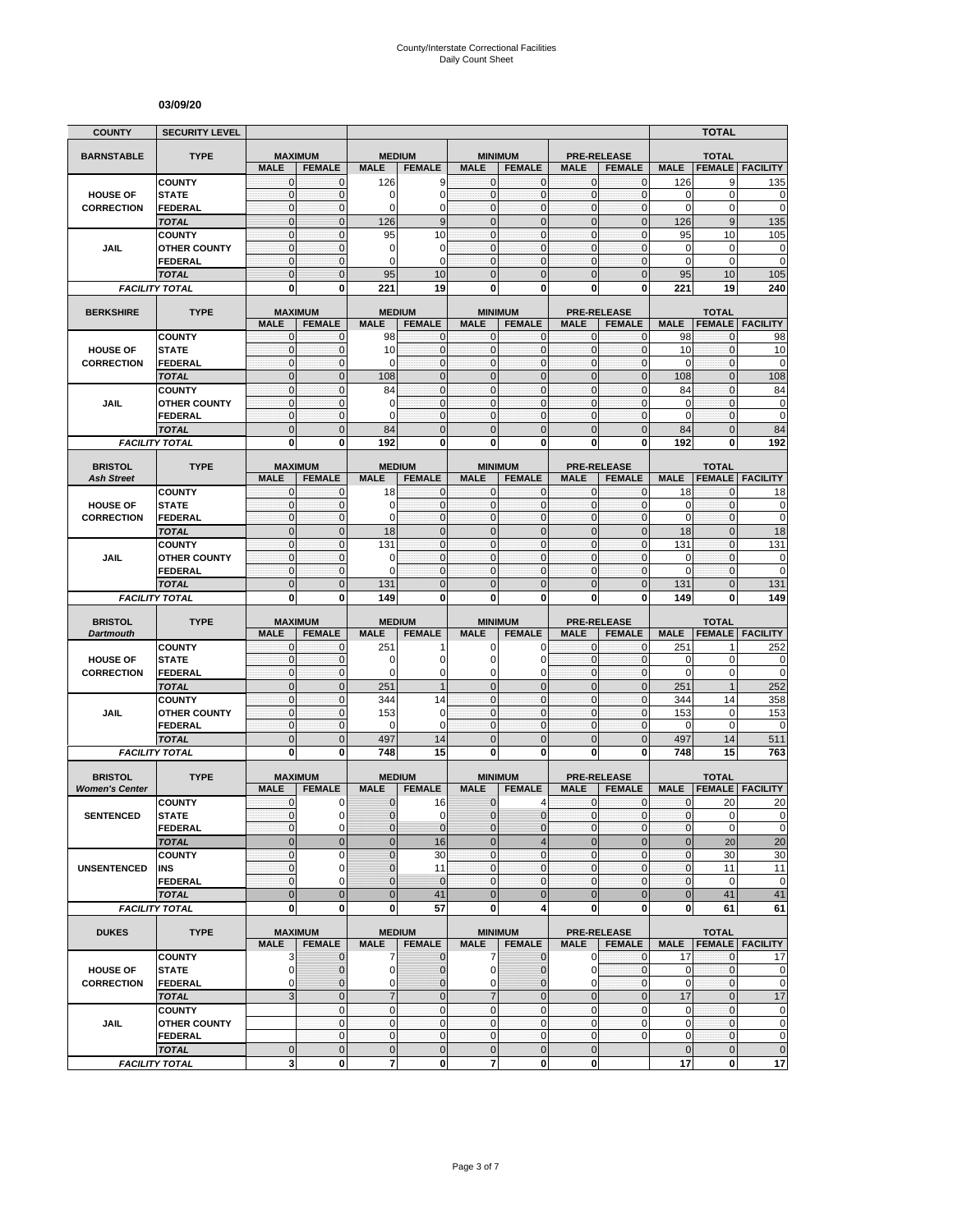# County/Interstate Correctional Facilities Daily Count Sheet

| <b>ESSEX</b>                         | <b>TYPE</b>                           |                                | <b>MAXIMUM</b>                | <b>MEDIUM</b>                  |                             | <b>MINIMUM</b>                 |                              |                               | <b>PRE-RELEASE</b>               |                             | <b>TOTAL</b>                 |                               |
|--------------------------------------|---------------------------------------|--------------------------------|-------------------------------|--------------------------------|-----------------------------|--------------------------------|------------------------------|-------------------------------|----------------------------------|-----------------------------|------------------------------|-------------------------------|
| <b>Middleton</b>                     |                                       | <b>MALE</b>                    | <b>FEMALE</b>                 | <b>MALE</b>                    | <b>FEMALE</b>               | <b>MALE</b>                    | <b>FEMALE</b>                | <b>MALE</b>                   | <b>FEMALE</b>                    | <b>MALE</b>                 |                              | <b>FEMALE FACILITY</b>        |
|                                      | <b>COUNTY</b>                         | $\mathbf 0$                    | 0                             | 364                            | $\mathbf 0$                 | $\mathbf 0$                    | $\mathbf{0}$                 | $\mathbf{0}$                  | $\mathbf{0}$                     | 364                         | 0                            | 364                           |
| <b>HOUSE OF</b>                      | <b>STATE</b>                          | $\mathbf{0}$                   | $\mathbf{0}$                  | $\mathbf 0$                    | $\mathbf{0}$                | $\mathbf 0$                    | $\mathbf{0}$                 | $\mathbf{0}$                  | $\mathbf{0}$                     | $\mathbf 0$                 | $\mathbf{0}$                 | 0                             |
| <b>CORRECTION</b>                    | <b>FEDERAL</b>                        | $\mathbf{0}$<br>$\mathbf{0}$   | $\mathbf{0}$<br>$\mathbf 0$   | 0<br>364                       | 0<br>$\mathbf{0}$           | $\mathbf{0}$<br>$\mathbf{0}$   | $\mathbf{0}$<br>$\mathbf{0}$ | $\mathbf 0$<br>$\mathbf 0$    | $\mathbf{0}$<br>$\mathbf{0}$     | $\Omega$<br>364             | $\mathbf{0}$<br>$\mathbf{0}$ | $\mathbf 0$<br>364            |
|                                      | <b>TOTAL</b><br><b>COUNTY</b>         | $\mathbf{0}$                   | $\mathbf{0}$                  | 728                            | 12                          | $\mathbf 0$                    | $\mathbf{0}$                 | $\mathbf 0$                   | $\mathbf{0}$                     | 728                         | 12                           | 740                           |
| <b>JAIL</b>                          | <b>OTHER COUNTY</b>                   | $\mathbf{0}$                   | $\mathbf{0}$                  | 0                              | $\mathbf{0}$                | $\mathbf{0}$                   | $\mathbf{0}$                 | $\mathbf 0$                   | $\mathbf{0}$                     | 0                           | $\Omega$                     | 0                             |
|                                      | <b>FEDERAL</b>                        | $\pmb{0}$                      | $\mathbf{0}$                  | 1                              | $\mathbf{0}$                | 0                              | $\mathbf{0}$                 | 0                             | $\mathbf{0}$                     | $\mathbf{1}$                | $\mathbf 0$                  | 1                             |
|                                      | <b>TOTAL</b>                          | $\mathbf{0}$                   | $\overline{0}$                | 729                            | 12                          | $\overline{0}$                 | $\Omega$                     | $\Omega$                      | $\Omega$                         | 729                         | 12                           | 741                           |
|                                      | <b>FACILITY TOTAL</b>                 | $\bf{0}$                       | 0                             | 1093                           | 12                          | 0                              | 0                            | 0                             | $\bf{0}$                         | 1093                        | 12                           | 1105                          |
| <b>ESSEX</b>                         | <b>TYPE</b>                           |                                | <b>MAXIMUM</b>                |                                | <b>MEDIUM</b>               |                                | <b>MINIMUM</b>               |                               | <b>PRE-RELEASE</b>               |                             | <b>TOTAL</b>                 |                               |
| W.I.T.                               |                                       | <b>MALE</b>                    | <b>FEMALE</b>                 | <b>MALE</b>                    | <b>FEMALE</b>               | <b>MALE</b>                    | <b>FEMALE</b>                | <b>MALE</b>                   | <b>FEMALE</b>                    | <b>MALE</b>                 | <b>FEMALE</b>                | <b>FACILITY</b>               |
|                                      | <b>COUNTY</b>                         | $\mathbf{0}$                   | $\mathbf 0$                   | $\mathbf 0$                    | 0                           | 0                              | $\mathbf{0}$                 | 0                             | 27                               | $\mathbf{0}$                | 27                           | 27                            |
| <b>SENTENCED</b>                     | <b>STATE</b>                          | $\mathbf{0}$                   | $\mathbf{0}$                  | $\mathbf 0$                    | $\mathbf{0}$                | $\mathbf{0}$                   | $\mathbf{0}$                 | $\mathbf 0$                   | 0                                | $\mathbf{0}$                | $\mathbf 0$                  | $\mathbf 0$                   |
|                                      | <b>FEDERAL</b><br><b>TOTAL</b>        | $\mathbf{0}$<br>$\overline{0}$ | $\mathbf 0$<br>$\overline{0}$ | $\mathbf 0$<br>$\Omega$        | $\mathbf{0}$<br>$\mathbf 0$ | $\Omega$<br>$\overline{0}$     | $\Omega$<br>$\mathbf{0}$     | $\mathbf 0$<br>$\overline{0}$ | $\Omega$<br>27                   | $\mathbf 0$<br>$\mathbf{0}$ | $\Omega$<br>27               | $\mathbf 0$<br>27             |
|                                      | <b>FACILITY TOTAL</b>                 | 0                              | 0                             | $\bf{0}$                       | $\mathbf{0}$                | 0                              | $\mathbf{0}$                 | 0                             | 27                               | 0                           | 27                           | 27                            |
|                                      |                                       |                                |                               |                                |                             |                                |                              |                               |                                  |                             |                              |                               |
| <b>ESSEX</b>                         | <b>TYPE</b>                           |                                | <b>MAXIMUM</b>                |                                | <b>MEDIUM</b>               |                                | <b>MINIMUM</b>               |                               | <b>PRE-RELEASE</b>               |                             | <b>TOTAL</b>                 |                               |
| LCAC                                 |                                       | <b>MALE</b>                    | <b>FEMALE</b>                 | <b>MALE</b>                    | <b>FEMALE</b>               | <b>MALE</b>                    | <b>FEMALE</b>                | <b>MALE</b>                   | <b>FEMALE</b>                    | <b>MALE</b>                 | <b>FEMALE</b>                | <b>FACILITY</b>               |
|                                      | <b>COUNTY</b>                         | $\mathbf{0}$                   | $\mathbf{0}$                  | $\mathbf{0}$                   | $\mathbf 0$                 | 196                            | $\mathbf{0}$                 | $\mathbf 0$                   | $\Omega$                         | 196                         | $\mathbf 0$                  | 196                           |
| <b>HOUSE OF</b>                      | <b>STATE</b>                          | $\mathbf{0}$<br>$\mathbf{0}$   | $\mathbf 0$<br>$\mathbf{0}$   | $\Omega$<br>$\mathbf 0$        | $\mathbf 0$<br>$\mathbf{0}$ | 5<br>$\mathbf 0$               | $\Omega$                     | 0<br>7                        | $\Omega$                         | 5<br>$\overline{7}$         | $\Omega$<br>$\mathbf{0}$     | 5<br>$\overline{7}$           |
| <b>CORRECTION</b>                    | <b>FEDERAL</b><br><b>TOTAL</b>        | $\mathbf{0}$                   | $\overline{0}$                | $\overline{0}$                 | $\mathbf{0}$                | 201                            | $\overline{0}$<br>$\Omega$   | $\overline{7}$                | $\overline{0}$<br>$\overline{0}$ | 208                         | $\mathbf{0}$                 | 208                           |
|                                      | <b>FACILITY TOTAL</b>                 | 0                              | 0                             | $\bf{0}$                       | 0                           | 201                            | 0                            | 7                             | 0                                | 208                         | 0                            | 208                           |
|                                      |                                       |                                |                               |                                |                             |                                |                              |                               |                                  |                             |                              |                               |
| <b>FRANKLIN</b>                      | <b>TYPE</b>                           |                                | <b>MAXIMUM</b>                |                                | <b>MEDIUM</b>               |                                | <b>MINIMUM</b>               |                               | <b>PRE-RELEASE</b>               |                             | <b>TOTAL</b>                 |                               |
|                                      |                                       | <b>MALE</b>                    | <b>FEMALE</b>                 | <b>MALE</b>                    | <b>FEMALE</b>               | <b>MALE</b>                    | <b>FEMALE</b>                | <b>MALE</b>                   | <b>FEMALE</b>                    | <b>MALE</b>                 | <b>FEMALE</b>                | <b>FACILITY</b>               |
|                                      | <b>COUNTY</b>                         | 0                              | $\mathbf{0}$                  | 73                             | 9                           | 0                              | $\mathbf{0}$                 |                               | $\mathbf{0}$                     | 73                          | 9                            | 82                            |
| <b>HOUSE OF</b><br><b>CORRECTION</b> | <b>OTHER - VT</b><br><b>STATE</b>     | $\mathbf{0}$<br>$\pmb{0}$      | $\mathbf 0$<br>$\mathbf{0}$   | $\mathbf 0$<br>13              | 0<br>3                      | $\mathbf 0$<br>$\mathbf 0$     | $\mathbf{0}$<br>$\mathbf{0}$ |                               | $\mathbf{0}$<br>$\mathbf{0}$     | $\mathbf 0$<br>13           | $\mathbf 0$<br>3             | 0<br>16                       |
|                                      | <b>FEDERAL</b>                        | $\mathbf{0}$                   | $\mathbf{0}$                  | 0                              | 0                           | $\mathbf{0}$                   | $\mathbf{0}$                 |                               | $\mathbf{0}$                     | $\mathbf 0$                 | $\mathbf 0$                  | $\mathbf 0$                   |
|                                      | <b>TOTAL</b>                          | $\mathbf{0}$                   | $\mathbf{0}$                  | 86                             | 12                          | $\overline{0}$                 | $\overline{0}$               | $\mathbf{0}$                  | $\overline{0}$                   | 86                          | 12                           | 98                            |
|                                      | <b>COUNTY</b>                         | $\pmb{0}$                      | $\mathbf{0}$                  | 60                             | 17                          | $\mathbf{0}$                   | $\mathbf{0}$                 |                               | $\mathbf{0}$                     | 60                          | 17                           | 77                            |
| <b>JAIL</b>                          | <b>OTHER COUNTY</b>                   | $\Omega$                       | $\mathbf 0$                   | 23                             | $\Omega$                    | $\Omega$                       | $\Omega$                     |                               | $\Omega$                         | 23                          | $\Omega$                     | 23                            |
|                                      | <b>FEDERAL</b>                        | $\mathbf{0}$                   | $\mathbf{0}$                  | 1                              | 0                           | $\mathbf{0}$                   | $\mathbf{0}$                 |                               | $\mathbf{0}$                     | $\mathbf{1}$                | $\mathbf 0$                  |                               |
|                                      | <b>TOTAL</b>                          | $\pmb{0}$                      | $\mathbf 0$<br>0              | 84                             | 17                          | $\mathbf 0$<br>0               | $\mathbf{0}$<br>0            | 0<br>0                        | $\overline{0}$<br>$\bf{0}$       | 84                          | 17<br>29                     | 101<br>199                    |
|                                      | <b>FACILITY TOTAL</b>                 | 0                              |                               | 170                            | 29                          |                                |                              |                               |                                  | 170                         |                              |                               |
| <b>HAMPDEN</b>                       | <b>TYPE</b>                           |                                | <b>MAXIMUM</b>                | <b>MEDIUM</b>                  |                             | <b>MINIMUM</b>                 |                              |                               | <b>PRE-RELEASE</b>               |                             | <b>TOTAL</b>                 |                               |
| <b>HOC/JAIL</b>                      |                                       | <b>MALE</b>                    | <b>FEMALE</b>                 | <b>MALE</b>                    | <b>FEMALE</b>               | <b>MALE</b>                    | <b>FEMALE</b>                | <b>MALE</b>                   | <b>FEMALE</b>                    | <b>MALE</b>                 | <b>FEMALE</b>                | <b>FACILITY</b>               |
|                                      | <b>COUNTY</b>                         | 0                              | 0                             | 218                            | $\mathbf{0}$                | 50                             | $\mathbf{0}$                 | 0                             | $\mathbf{0}$                     | 268                         | $\mathbf{0}$                 | 268                           |
| <b>HOUSE OF</b>                      | <b>STATE</b>                          | $\pmb{0}$                      | $\mathbf{0}$                  | 36                             | 0                           | 29                             | $\Omega$                     | 17                            | $\mathbf{0}$                     | 82                          | $\mathbf{0}$                 | 82                            |
| <b>CORRECTION</b>                    | <b>STATE - ELMO</b><br><b>FEDERAL</b> | $\mathbf{0}$<br>$\pmb{0}$      | $\mathbf{0}$<br>$\mathbf{0}$  | $\Omega$                       | 0                           | 0                              | $\mathbf{0}$                 | 0<br>0                        | $\mathbf{0}$<br>$\mathbf{0}$     | 0<br>$\Omega$               | $\mathbf{0}$<br>$\mathbf 0$  | 0<br>$\mathbf 0$              |
|                                      | <b>TOTAL</b>                          | $\mathbf{0}$                   | $\mathbf{0}$                  | 254                            | $\mathbf 0$                 | 79                             | $\mathbf 0$                  | 17                            | $\mathbf{0}$                     | 350                         | $\mathbf{0}$                 | 350                           |
|                                      | <b>COUNTY</b>                         | $\mathbf{0}$                   | $\mathbf 0$                   | 423                            | $\overline{0}$              | $\Omega$                       | $\Omega$                     | $\mathbf{0}$                  | $\Omega$                         | 423                         | $\Omega$                     | 423                           |
| JAIL                                 | <b>OTHER COUNTY</b>                   | $\mathbf{0}$                   | $\mathbf{0}$                  | 0                              | 0                           | $\overline{0}$                 | $\Omega$                     | $\mathbf 0$                   | $\mathbf{0}$                     | $\mathbf 0$                 | $\mathbf{0}$                 | 0                             |
|                                      | <b>FEDERAL</b>                        | $\mathbf{0}$                   | $\mathbf 0$                   | 5                              | $\Omega$                    |                                | $\Omega$                     | 0                             | $\Omega$                         | 6                           | $\Omega$                     | 6                             |
|                                      | <b>TOTAL</b>                          | $\overline{0}$                 | $\Omega$                      | 428                            | $\Omega$                    |                                | $\Omega$                     | $\overline{0}$                | $\Omega$                         | 429                         |                              | 429                           |
|                                      | <b>FACILITY TOTAL</b>                 | $\mathbf{0}$                   | $\boldsymbol{0}$              | 682                            | 0                           | 80                             | 0                            | 17                            | $\mathbf{0}$                     | 779                         | 0                            | 779                           |
| <b>HAMPDEN</b>                       | <b>TYPE</b>                           |                                | <b>MAXIMUM</b>                |                                | <b>MEDIUM</b>               |                                | <b>MINIMUM</b>               |                               | PRE-RELEASE                      |                             | <b>TOTAL</b>                 |                               |
| <b>WMCAC</b>                         |                                       | <b>MALE</b>                    | <b>FEMALE</b>                 | <b>MALE</b>                    | <b>FEMALE</b>               | <b>MALE</b>                    | <b>FEMALE</b>                | <b>MALE</b>                   | <b>FEMALE</b>                    | <b>MALE</b>                 |                              | <b>FEMALE FACILITY</b>        |
|                                      | <b>COUNTY</b>                         | $\mathbf 0$                    | $\mathbf{0}$                  | $\mathbf{0}$                   | 0                           | 81                             | 15                           | $\mathbf{0}$                  | $\mathbf 0$                      | 81                          | 15                           | 96                            |
| <b>HOUSE OF</b>                      | <b>STATE</b>                          | $\mathbf 0$                    | $\mathbf 0$                   | $\mathbf 0$                    | $\pmb{0}$                   | 0                              | 0                            | $\mathbf{0}$                  | $\mathbf 0$                      | $\mathbf 0$                 | $\mathbf 0$                  | 0                             |
| <b>CORRECTION</b>                    | <b>FEDERAL</b>                        | $\mathbf{0}$                   | $\mathbf 0$                   | $\overline{O}$                 | $\mathbf{0}$                | $\mathbf 0$                    | $\mathbf 0$                  | $\mathbf{0}$                  | $\mathbf 0$                      | $\mathbf 0$                 | $\mathbf 0$                  | $\pmb{0}$                     |
|                                      | <b>TOTAL</b><br><b>FACILITY TOTAL</b> | $\mathbf 0$<br>$\mathbf 0$     | $\mathbf 0$<br>0              | $\overline{0}$<br>$\mathbf{0}$ | $\mathbf 0$<br>0            | 81<br>81                       | 15<br>15                     | $\mathbf 0$<br>0              | $\mathbf 0$<br>0                 | 81<br>81                    | 15<br>15                     | 96<br>96                      |
|                                      |                                       |                                |                               |                                |                             |                                |                              |                               |                                  |                             |                              |                               |
| <b>HAMPDEN</b>                       | <b>TYPE</b>                           |                                | <b>MAXIMUM</b>                |                                | <b>MEDIUM</b>               |                                | <b>MINIMUM</b>               |                               | <b>PRE-RELEASE</b>               |                             | <b>TOTAL</b>                 |                               |
| <b>Women's Center</b>                |                                       | <b>MALE</b>                    | <b>FEMALE</b>                 | <b>MALE</b>                    | <b>FEMALE</b>               | <b>MALE</b>                    | <b>FEMALE</b>                | <b>MALE</b>                   | <b>FEMALE</b>                    | <b>MALE</b>                 |                              | <b>FEMALE FACILITY</b>        |
|                                      | <b>COUNTY</b>                         | 0                              | 0                             | 0                              | 43                          | 0                              | 12                           | 0                             | 0                                | 0                           | 55                           | 55                            |
| <b>HOUSE OF</b>                      | <b>STATE</b>                          | $\mathbf{0}$<br>$\mathbf 0$    | $\mathbf 0$                   | $\overline{0}$                 | 4<br>0                      | $\mathbf 0$                    | $\overline{2}$<br>0          | $\overline{0}$                | 3                                | $\mathbf{0}$<br>$\mathbf 0$ | 9<br>$\mathbf 0$             | $\overline{9}$<br>$\mathbf 0$ |
|                                      | <b>FEDERAL</b><br><b>TOTAL</b>        | $\mathbf{0}$                   | 0<br>$\mathbf{0}$             | $\mathbf 0$<br>$\overline{0}$  | 47                          | $\mathbf{0}$<br>$\overline{0}$ | 14                           | 0<br>$\mathbf{0}$             | 0<br>3                           | $\overline{0}$              | 64                           | 64                            |
|                                      | <b>COUNTY</b>                         | $\mathbf{0}$                   | $\mathbf 0$                   | $\overline{0}$                 | 88                          | $\overline{0}$                 | $\Omega$                     | $\mathbf 0$                   |                                  | $\mathbf{O}$                | 88                           | 88                            |
| JAIL                                 | <b>OTHER COUNTY</b>                   | $\pmb{0}$                      | $\mathbf 0$                   | $\overline{0}$                 | 0                           | $\mathbf 0$                    | $\mathbf{0}$                 | $\mathbf 0$                   |                                  | $\mathbf{0}$                | $\mathbf 0$                  | 0                             |
|                                      | <b>FEDERAL</b>                        | $\pmb{0}$                      | 0                             | $\mathbf 0$                    | 0                           | $\mathbf{0}$                   | $\mathbf{0}$                 | 0                             |                                  | $\mathbf 0$                 | $\mathbf 0$                  | $\pmb{0}$                     |
|                                      | <b>TOTAL</b>                          | $\pmb{0}$                      | $\bf{0}$                      | $\overline{0}$                 | 88                          | $\bf 0$                        | $\mathbf{0}$                 | $\bf{0}$                      | $\mathbf 0$                      | $\mathbf{0}$                | 88                           | 88                            |
|                                      | <b>FACILITY TOTAL</b>                 | $\mathbf 0$                    | $\mathbf 0$                   | $\overline{0}$                 | 135                         | $\mathbf 0$                    | 14                           | $\mathbf{0}$                  | $\overline{\mathbf{3}}$          | $\mathbf 0$                 | 152                          | 152                           |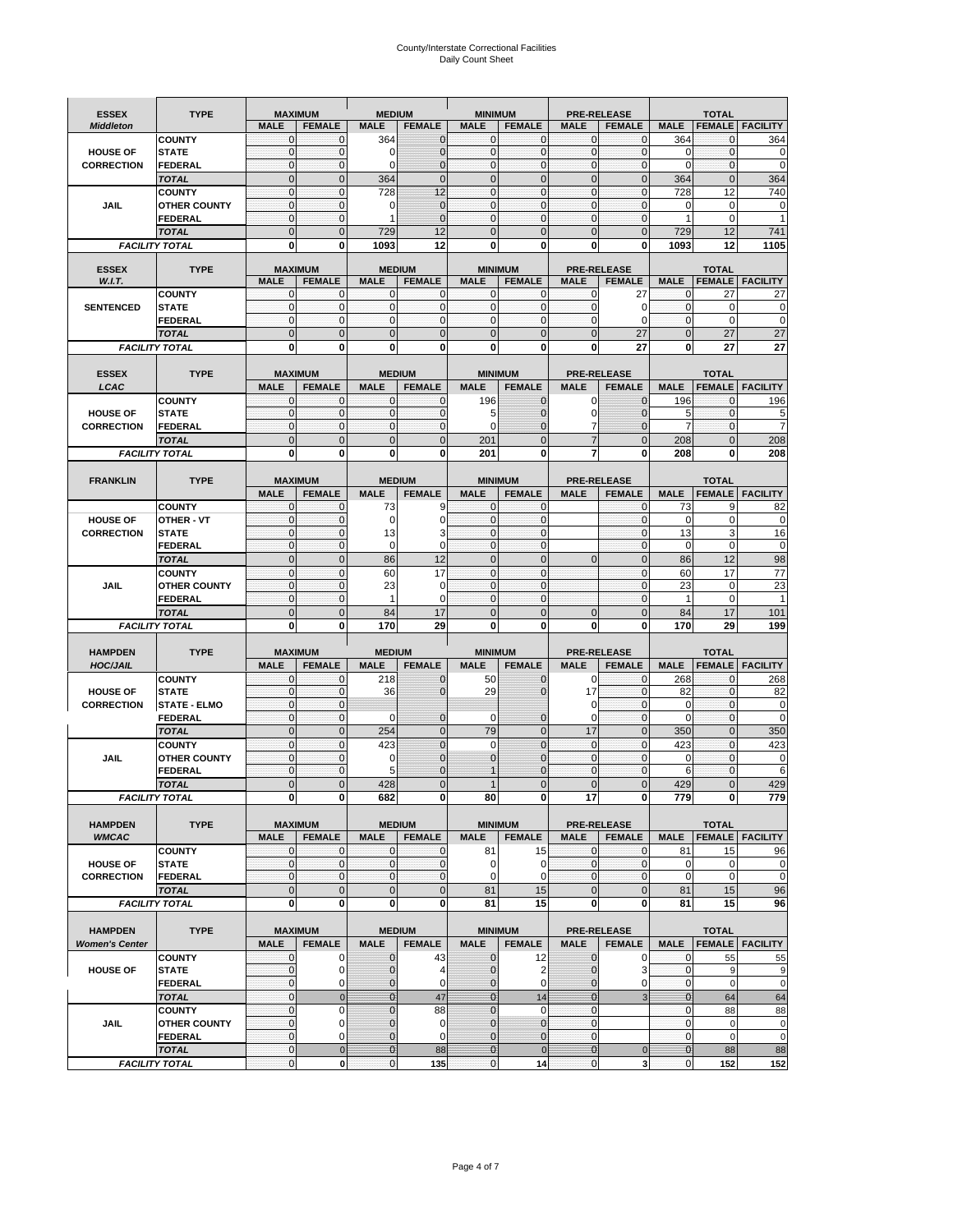| <b>HAMPSHIRE</b>  | <b>TYPE</b>                           | <b>MAXIMUM</b>              |                               |                         | <b>MEDIUM</b>                |                            | <b>MINIMUM</b>                 |                          | <b>PRE-RELEASE</b>           |                    | <b>TOTAL</b>                |                          |
|-------------------|---------------------------------------|-----------------------------|-------------------------------|-------------------------|------------------------------|----------------------------|--------------------------------|--------------------------|------------------------------|--------------------|-----------------------------|--------------------------|
|                   |                                       | <b>MALE</b>                 | <b>FEMALE</b>                 | <b>MALE</b>             | <b>FEMALE</b>                | <b>MALE</b>                | <b>FEMALE</b>                  | <b>MALE</b>              | <b>FEMALE</b>                | <b>MALE</b>        | <b>FEMALE</b>               | <b>FACILITY</b>          |
|                   | <b>COUNTY</b>                         | 0                           | 0                             | 63                      | $\mathbf 0$                  | 30                         | $\mathbf{0}$                   | $\overline{c}$           |                              | 95                 | $\mathbf{0}$                | 95                       |
| <b>HOUSE OF</b>   | <b>STATE</b>                          | $\pmb{0}$                   | $\mathbf 0$                   | 4                       | $\mathbf{0}$                 | 6                          | $\overline{0}$                 | $\overline{2}$           |                              | 12                 | $\mathbf 0$                 | 12                       |
| <b>CORRECTION</b> | <b>FEDERAL</b>                        | $\mathbf 0$                 | $\pmb{0}$                     | 0                       | $\mathbf{0}$                 | 0                          | $\mathbf{0}$                   | 0                        |                              | $\mathbf 0$        | $\mathbf 0$                 | 0                        |
|                   | <b>TOTAL</b>                          | $\mathbf{0}$                | $\overline{0}$                | 67                      | $\mathbf{0}$                 | 36                         | $\mathbf{0}$                   | 4                        |                              | 107                | $\mathbf{0}$                | 107                      |
|                   | <b>COUNTY</b>                         | $\mathbf{0}$                | $\mathbf 0$                   | 98                      | $\mathbf{0}$                 |                            | $\mathbf{0}$                   |                          |                              | 98                 | $\bf{0}$                    | 98                       |
| <b>JAIL</b>       | <b>OTHER COUNTY</b>                   | $\mathbf{0}$                | 0                             | $\Omega$                | $\mathbf{0}$                 |                            | $\mathbf{0}$                   |                          |                              | 0                  | 0                           | 0                        |
|                   | <b>FEDERAL</b>                        | $\mathbf{0}$                | $\mathbf 0$                   | 4                       | $\mathbf{0}$                 |                            | $\mathbf{0}$                   |                          |                              | $\overline{4}$     | $\mathbf{0}$                | $\overline{4}$           |
|                   | <b>TOTAL</b>                          | $\mathbf{0}$                | $\mathbf 0$                   | 102                     | $\mathbf 0$                  | $\mathbf 0$                | $\mathbf{0}$                   | $\mathbf 0$              |                              | 102                | $\mathbf 0$                 | 102                      |
|                   | <b>FACILITY TOTAL</b>                 | 0                           | 0                             | 169                     | 0                            | 36                         | 0                              | 4                        |                              | 209                | 0                           | 209                      |
|                   |                                       |                             |                               |                         |                              |                            |                                |                          |                              |                    |                             |                          |
| <b>MIDDLESEX</b>  | <b>TYPE</b>                           | <b>MAXIMUM</b>              |                               |                         | <b>MEDIUM</b>                |                            | <b>MINIMUM</b>                 |                          | <b>PRE-RELEASE</b>           |                    | <b>TOTAL</b>                |                          |
| E. Cambridge      | <b>COUNTY</b>                         | <b>MALE</b><br>$\mathbf{0}$ | <b>FEMALE</b><br>0            | <b>MALE</b><br>$\Omega$ | <b>FEMALE</b><br>$\mathbf 0$ | <b>MALE</b><br>0           | <b>FEMALE</b><br>$\mathbf{0}$  | <b>MALE</b><br>0         | <b>FEMALE</b><br>0           | <b>MALE</b><br>0   | <b>FEMALE</b>               | <b>FACILITY</b>          |
| <b>HOUSE OF</b>   | <b>STATE</b>                          | $\pmb{0}$                   | $\mathbf{0}$                  | $\mathbf 0$             | $\mathbf 0$                  | $\mathbf 0$                | $\mathbf{0}$                   | 0                        | $\mathbf 0$                  | $\pmb{0}$          | 0<br>$\mathbf 0$            | 0<br>0                   |
| <b>CORRECTION</b> | <b>FEDERAL</b>                        | $\mathbf{0}$                | $\mathbf 0$                   | $\mathbf 0$             | $\mathbf 0$                  | $\mathbf{0}$               | $\mathbf{0}$                   | $\mathbf 0$              | $\mathbf 0$                  | $\mathbf{0}$       | $\mathbf 0$                 | $\mathbf 0$              |
|                   | <b>TOTAL</b>                          | $\mathbf{0}$                | $\mathbf 0$                   | $\overline{0}$          | $\mathbf{0}$                 | $\mathbf 0$                | $\mathbf{0}$                   | $\mathbf{0}$             | $\mathbf 0$                  | $\mathbf 0$        | $\mathbf{0}$                | $\mathbf 0$              |
|                   | <b>COUNTY</b>                         | $\mathbf{0}$                | $\mathbf{0}$                  | $\mathbf 0$             | $\mathbf{0}$                 | $\mathbf{0}$               | $\mathbf{0}$                   | $\mathbf 0$              | $\mathbf 0$                  | $\mathbf{0}$       | $\mathbf{0}$                | $\mathbf 0$              |
| <b>JAIL</b>       | <b>OTHER COUNTY</b>                   | $\mathbf 0$                 | $\mathbf{0}$                  | $\mathbf 0$             | 0                            | $\mathbf{0}$               | $\mathbf{0}$                   | $\mathbf{0}$             | 0                            | $\pmb{0}$          | 0                           | 0                        |
|                   | <b>FEDERAL</b>                        | $\mathbf{0}$                | $\mathbf 0$                   | $\mathbf 0$             | $\mathbf{0}$                 | $\mathbf{0}$               | $\mathbf{0}$                   | $\mathbf{0}$             | $\mathbf 0$                  | $\mathbf{0}$       | $\mathbf{0}$                | 0                        |
|                   | <b>TOTAL</b>                          | $\overline{0}$              | $\overline{0}$                | $\overline{0}$          | $\mathbf{0}$                 | $\overline{0}$             | $\mathbf{0}$                   | $\overline{0}$           | $\overline{0}$               | $\pmb{0}$          | $\overline{0}$              | $\overline{0}$           |
|                   | <b>FACILITY TOTAL</b>                 | 0                           | 0                             | $\bf{0}$                | 0                            | 0                          | 0                              | 0                        | 0                            | 0                  | 0                           | 0                        |
|                   |                                       |                             |                               |                         |                              |                            |                                |                          |                              |                    |                             |                          |
| <b>MIDDLESEX</b>  | <b>TYPE</b>                           | <b>MAXIMUM</b>              |                               |                         | <b>MEDIUM</b>                |                            | <b>MINIMUM</b>                 |                          | <b>PRE-RELEASE</b>           |                    | <b>TOTAL</b>                |                          |
| <b>Billerica</b>  |                                       | <b>MALE</b>                 | <b>FEMALE</b>                 | <b>MALE</b>             | <b>FEMALE</b>                | <b>MALE</b>                | <b>FEMALE</b>                  | <b>MALE</b>              | <b>FEMALE</b>                | <b>MALE</b>        | <b>FEMALE</b>               | <b>FACILITY</b>          |
|                   | <b>COUNTY</b>                         | 0                           | 0                             | 297                     | 0                            | 14                         | 0                              | 19                       | $\mathbf{0}$                 | 330                | 0                           | 330                      |
| <b>HOUSE OF</b>   | <b>STATE</b>                          | O                           | $\overline{0}$                | O                       | $\mathbf 0$                  | 0                          | $\mathbf{0}$                   | 0                        | $\overline{0}$               | 0                  | $\mathbf{0}$                | 0                        |
| <b>CORRECTION</b> | <b>FEDERAL</b>                        | $\Omega$                    | 0                             | $\epsilon$              | $\mathbf{0}$                 | 0                          | $\mathbf{0}$                   | 0                        | $\mathbf 0$                  | 0                  | $\mathbf 0$                 | $\mathbf 0$              |
|                   | <b>TOTAL</b>                          | $\mathbf{0}$                | $\mathbf 0$                   | 297                     | $\pmb{0}$                    | 14                         | $\mathbf{0}$                   | 19                       | $\mathbf 0$                  | 330                | $\mathbf{0}$                | 330                      |
|                   | <b>COUNTY</b>                         | $\Omega$                    | $\mathbf 0$                   | 460                     | $\mathbf{0}$                 | $\mathbf 0$                | $\mathbf{0}$                   | $\mathbf{0}$             | $\mathbf{0}$                 | 460                | $\mathbf{0}$                | 460                      |
| JAIL              | <b>OTHER COUNTY</b>                   | 0                           | $\mathbf{0}$                  | O                       | $\mathbf 0$                  | $\mathbf 0$                | $\mathbf{0}$                   | $\mathbf{0}$             | 0                            | 0                  | 0                           | 0                        |
|                   | <b>FEDERAL</b>                        | 0                           | 0                             | $\sqrt{ }$              | $\mathbf{0}$                 | $\mathbf 0$                | 0                              | $\mathbf{0}$             | $\mathbf 0$                  | $\Omega$           | $\mathbf 0$                 | 0                        |
|                   | <b>TOTAL</b>                          | $\Omega$                    | $\overline{0}$                | 460<br>757              | $\mathbf 0$<br>0             | $\overline{0}$<br>14       | $\overline{0}$<br>0            | $\overline{0}$<br>19     | $\overline{0}$<br>0          | 460                | $\overline{0}$<br>0         | 460                      |
|                   | <b>FACILITY TOTAL</b>                 |                             | 0                             |                         |                              |                            |                                |                          |                              | 790                |                             |                          |
|                   |                                       |                             |                               |                         |                              |                            |                                |                          |                              |                    |                             | 790                      |
|                   |                                       |                             |                               |                         |                              |                            |                                |                          |                              |                    |                             |                          |
| <b>NORFOLK</b>    | <b>TYPE</b>                           | <b>MAXIMUM</b>              |                               |                         | <b>MEDIUM</b>                |                            | <b>MINIMUM</b>                 |                          | <b>PRE-RELEASE</b>           |                    | <b>TOTAL</b>                |                          |
| Dedham / RT 128   | <b>COUNTY</b>                         | <b>MALE</b><br>0            | <b>FEMALE</b><br>$\mathbf{0}$ | <b>MALE</b><br>144      | <b>FEMALE</b><br>0           | <b>MALE</b><br>0           | <b>FEMALE</b><br>0             | <b>MALE</b><br>33        | <b>FEMALE</b><br>$\mathbf 0$ | <b>MALE</b><br>177 | <b>FEMALE</b><br>0          | <b>FACILITY</b>          |
| <b>HOUSE OF</b>   | <b>STATE</b>                          | $\mathbf{0}$                | $\mathbf 0$                   | $\epsilon$              | $\mathbf{0}$                 | $\mathbf 0$                | $\mathbf{0}$                   | 0                        | $\mathbf{0}$                 | 0                  | $\mathbf{0}$                | 177<br>0                 |
| <b>CORRECTION</b> | <b>FEDERAL</b>                        | $\mathbf{0}$                | $\mathbf 0$                   | C                       | $\mathbf 0$                  | $\mathbf 0$                | $\overline{0}$                 | $\mathbf 0$              | $\mathbf 0$                  | $\mathbf 0$        | $\mathbf{0}$                | $\mathbf 0$              |
|                   | <b>TOTAL</b>                          | $\mathbf{0}$                | $\bf 0$                       | 144                     | $\pmb{0}$                    | $\mathbf 0$                | $\mathbf 0$                    | 33                       | $\mathbf 0$                  | 177                | $\mathbf 0$                 | 177                      |
|                   | <b>COUNTY</b>                         | $\mathbf{0}$                | 0                             | 249                     | $\mathbf{0}$                 | $\mathbf 0$                | $\mathbf{0}$                   | $\mathbf{0}$             | $\mathbf{0}$                 | 249                | $\mathbf 0$                 | 249                      |
| JAIL              | INS                                   | $\mathbf{0}$                | $\mathbf{0}$                  | O                       | $\mathbf{0}$                 | $\mathbf 0$                | $\mathbf{0}$                   | $\mathbf{0}$             | $\mathbf 0$                  | 0                  | 0                           | 0                        |
|                   | <b>FEDERAL</b>                        | $\mathbf{0}$                | $\mathbf{0}$                  | 51                      | $\mathbf 0$                  | $\mathbf 0$                | $\mathbf{0}$                   | $\mathbf{0}$             | $\mathbf 0$                  | 51                 | $\mathbf 0$                 | 51                       |
|                   | <b>TOTAL</b>                          | $\mathbf{0}$                | $\mathbf 0$                   | 300                     | $\mathbf 0$                  | $\overline{0}$             | $\overline{0}$                 | $\overline{0}$           | $\overline{0}$               | 300                | $\overline{0}$              | 300                      |
|                   | <b>FACILITY TOTAL</b>                 | 0                           | 0                             | 444                     | 0                            | 0                          | $\bf{0}$                       | 33                       | 0                            | 477                | 0                           | 477                      |
|                   |                                       |                             |                               |                         |                              |                            |                                |                          |                              |                    |                             |                          |
| <b>NORFOLK</b>    | <b>TYPE</b>                           | <b>MAXIMUM</b>              |                               |                         | <b>MEDIUM</b>                |                            | <b>MINIMUM</b>                 |                          | PRE-RELEASE                  |                    | <b>TOTAL</b>                |                          |
| <b>Braintree</b>  |                                       | <b>MALE</b>                 | <b>FEMALE</b>                 | <b>MALE</b>             | <b>FEMALE</b>                | <b>MALE</b>                | <b>FEMALE</b>                  | <b>MALE</b>              | <b>FEMALE</b>                | <b>MALE</b>        | <b>FEMALE</b>               | <b>FACILITY</b>          |
|                   | <b>COUNTY</b>                         | $\mathbf 0$                 | $\mathbf{0}$                  | $\mathbf 0$             | $\mathbf 0$                  | $\mathbf 0$                | $\mathbf{0}$                   | 0                        | $\mathbf 0$                  | $\mathbf 0$        | 0                           | 0                        |
| <b>HOUSE OF</b>   | <b>STATE</b>                          | $\Omega$                    | $\Omega$                      | $\Omega$                | $\overline{0}$               | $\mathbf{0}$               | $\Omega$                       | $\mathbf{0}$             | $\Omega$                     | $\Omega$           | $\Omega$                    | $\Omega$                 |
| <b>CORRECTION</b> | <b>FEDERAL</b>                        | $\mathbf 0$                 | $\mathbf 0$                   | $\mathbf 0$             | $\mathbf 0$                  | $\mathbf 0$                | $\overline{0}$                 | $\pmb{0}$                | $\mathbf 0$                  | $\overline{0}$     | $\mathbf 0$                 | $\mathbf 0$              |
|                   | <b>TOTAL</b>                          | $\mathbf 0$                 | $\mathbf 0$                   | $\overline{0}$          | $\pmb{0}$                    | $\overline{0}$             | $\mathbf 0$                    | $\mathbf 0$              | $\mathbf 0$                  | $\mathbf 0$        | $\mathbf 0$                 | $\mathbf 0$              |
|                   | <b>FACILITY TOTAL</b>                 | $\mathbf 0$                 | $\bf{0}$                      | 0                       | $\mathbf 0$                  | $\mathbf{0}$               | <sup>0</sup>                   | 0                        | 0                            | $\mathbf{0}$       | $\mathbf 0$                 | $\mathbf{0}$             |
|                   |                                       |                             |                               |                         |                              |                            |                                |                          |                              |                    |                             |                          |
| <b>PLYMOUTH</b>   | <b>TYPE</b>                           |                             | <b>MAXIMUM</b>                |                         | <b>MEDIUM</b>                |                            | <b>MINIMUM</b>                 |                          | <b>PRE-RELEASE</b>           |                    | <b>TOTAL</b>                |                          |
|                   |                                       | <b>MALE</b>                 | <b>FEMALE</b>                 | <b>MALE</b>             | <b>FEMALE</b>                | <b>MALE</b>                | <b>FEMALE</b>                  | <b>MALE</b>              | <b>FEMALE</b>                | <b>MALE</b>        |                             | <b>FEMALE</b>   FACILITY |
| <b>HOUSE OF</b>   | <b>COUNTY</b><br><b>STATE</b>         | $\mathbf 0$<br>$\mathbf{0}$ | $\mathbf 0$<br>$\mathbf 0$    | 140<br>59               | 0<br>$\mathbf 0$             |                            | $\mathbf{0}$<br>$\overline{0}$ | $\mathbf 0$<br>$\pmb{0}$ | $\mathbf 0$<br>0             | 140<br>59          | $\mathbf 0$<br>$\mathbf 0$  | 140                      |
| <b>CORRECTION</b> | <b>FEDERAL</b>                        | $\mathbf 0$                 | $\pmb{0}$                     | 0                       | $\mathbf 0$                  |                            | $\overline{0}$                 | $\pmb{0}$                | $\mathbf 0$                  | $\mathbf 0$        | $\mathbf 0$                 | 59<br>$\mathbf 0$        |
|                   | <b>DYS</b>                            | $\mathbf{0}$                | $\mathbf 0$                   | $\mathbf 0$             | $\mathbf{0}$                 |                            | $\overline{0}$                 | $\mathbf 0$              | $\mathbf{0}$                 | $\mathbf 0$        | $\Omega$                    | $\mathbf 0$              |
|                   | <b>TOTAL</b>                          | $\mathbf 0$                 | $\mathbf 0$                   | 199                     | $\mathbf 0$                  | $\mathbf 0$                | $\mathbf 0$                    | $\mathbf 0$              | $\mathbf 0$                  | 199                | $\mathbf 0$                 | 199                      |
|                   | <b>COUNTY</b>                         | $\mathbf 0$                 | $\mathbf 0$                   | 239                     | $\mathbf{0}$                 | $\mathbf{0}$               | $\mathbf{0}$                   | $\mathbf{0}$             | $\mathbf 0$                  | 239                | $\mathbf 0$                 | 239                      |
| <b>JAIL</b>       | <b>OTHER COUNTY</b>                   | $\mathbf{0}$                | $\mathbf 0$                   | 312                     | $\mathbf 0$                  | $\mathbf{0}$               | $\mathbf{0}$                   | $\mathbf 0$              | $\mathbf 0$                  | 312                | $\mathbf 0$                 | 312                      |
|                   | <b>FEDERAL</b>                        | $\mathbf 0$                 | $\mathbf 0$                   | 192                     | $\mathbf 0$                  | $\mathbf 0$                | $\overline{0}$                 | $\mathbf 0$              | 0                            | 192                | $\mathbf 0$                 | 192                      |
|                   | 52A's                                 | $\mathbf 0$                 | $\mathbf 0$                   | $\mathbf 0$             | $\mathbf 0$                  | $\mathbf 0$                | $\overline{0}$                 | $\mathbf 0$              | $\mathbf 0$                  | $\mathbf 0$        | $\mathbf 0$                 | $\mathbf 0$              |
|                   | Non 52A's                             | $\mathbf 0$                 | $\mathbf 0$                   | $\mathbf 0$             | $\mathbf 0$                  | $\mathbf 0$                | $\overline{0}$                 | $\mathbf 0$              | $\mathbf 0$                  | $\mathbf 0$        | $\overline{0}$              | $\mathbf 0$              |
|                   | <b>TOTAL</b><br><b>FACILITY TOTAL</b> | $\mathbf 0$<br>$\mathbf 0$  | $\mathbf 0$<br>0              | 743<br>942              | $\mathbf 0$<br>$\mathbf{0}$  | $\mathbf 0$<br>$\mathbf 0$ | $\mathbf{0}$<br>$\mathbf{0}$   | $\mathbf 0$<br>0         | $\mathbf 0$<br>$\mathbf{0}$  | 743<br>942         | $\mathbf 0$<br>$\mathbf{0}$ | 743<br>942               |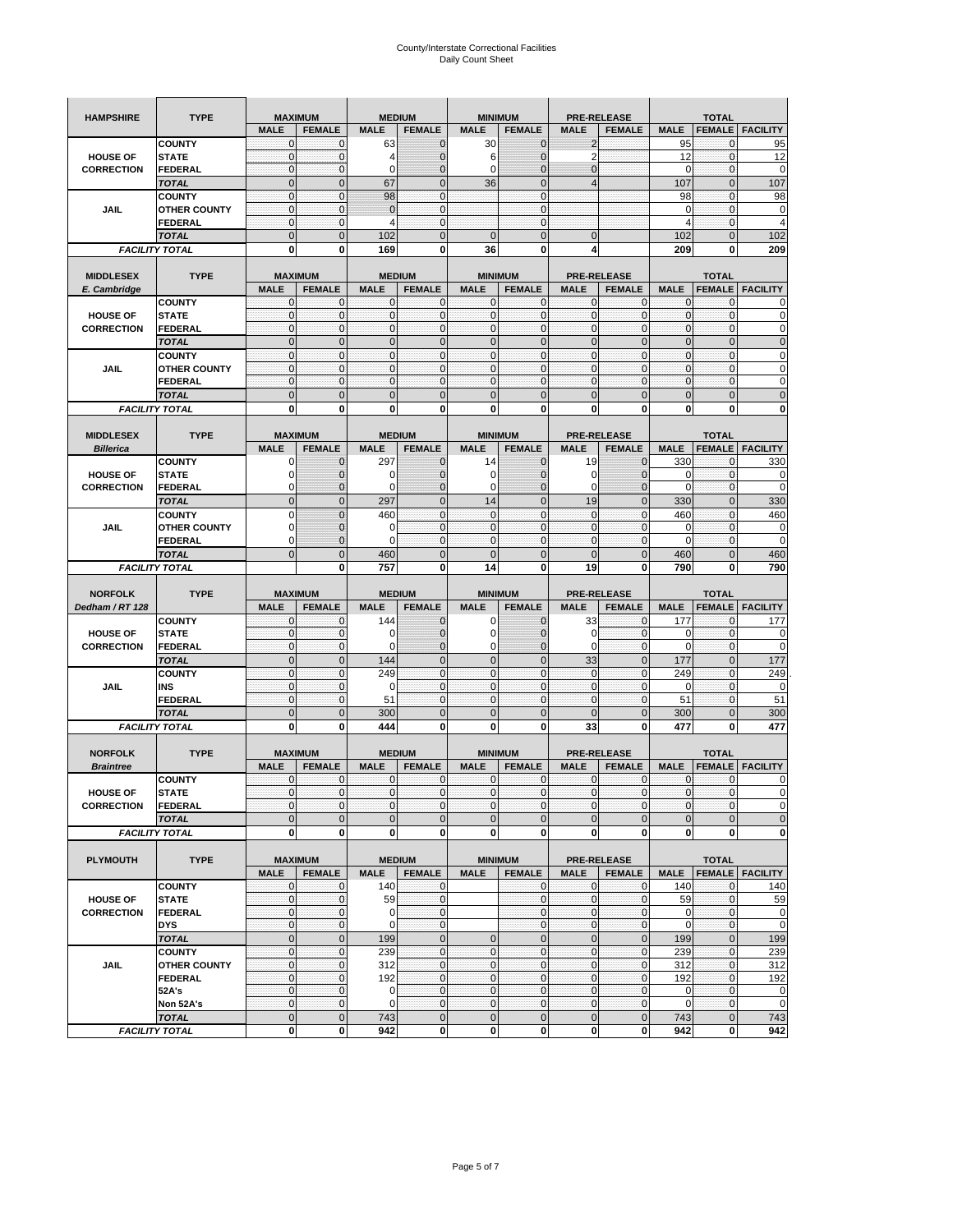# County/Interstate Correctional Facilities Daily Count Sheet

| <b>SUFFOLK</b>        | <b>TYPE</b>           |                              | <b>MAXIMUM</b> |             | <b>MEDIUM</b> | <b>MINIMUM</b> |               |                | <b>PRE-RELEASE</b> |             | <b>TOTAL</b>  |                 |
|-----------------------|-----------------------|------------------------------|----------------|-------------|---------------|----------------|---------------|----------------|--------------------|-------------|---------------|-----------------|
| <b>Nashua Street</b>  |                       | <b>MALE</b>                  | <b>FEMALE</b>  | <b>MALE</b> | <b>FEMALE</b> | <b>MALE</b>    | <b>FEMALE</b> | <b>MALE</b>    | <b>FEMALE</b>      | <b>MALE</b> | <b>FEMALE</b> | <b>FACILITY</b> |
|                       | <b>COUNTY</b>         | $\Omega$                     | 0              | 505         |               | $\mathbf{0}$   | $\Omega$      | $\Omega$       | $\Omega$           | 505         |               | 506             |
| <b>JAIL</b>           | <b>OTHER COUNTY</b>   | $\Omega$                     | $\Omega$       | $\Omega$    | 0             | $\overline{0}$ | $\mathbf{0}$  | $\Omega$       | $\Omega$           | $\Omega$    | $\Omega$      | $\Omega$        |
|                       | FEDERAL               | $\mathbf{0}$                 | $\mathbf{0}$   | $\Omega$    | 0             | $\overline{0}$ | $\mathbf{0}$  | $\mathbf{0}$   | $\mathbf{O}$       | $\Omega$    | $\Omega$      | $\Omega$        |
|                       | <b>TOTAL</b>          | $\Omega$                     | $\Omega$       | 505         |               | $\mathbf{0}$   | $\mathbf{0}$  | $\mathbf{0}$   | $\Omega$           | 505         |               | 506             |
|                       | <b>FACILITY TOTAL</b> | $\mathbf{0}$                 | 0              | 505         |               | <sub>0</sub>   | $\bf{0}$      | $\mathbf{0}$   | 0                  | 505         |               | 506             |
|                       |                       |                              |                |             |               |                |               |                |                    |             |               |                 |
| <b>SUFFOLK</b>        | <b>TYPE</b>           |                              | <b>MAXIMUM</b> |             | <b>MEDIUM</b> | <b>MINIMUM</b> |               |                | <b>PRE-RELEASE</b> |             | <b>TOTAL</b>  |                 |
| South Bay             |                       | <b>MALE</b>                  | <b>FEMALE</b>  | <b>MALE</b> | <b>FEMALE</b> | <b>MALE</b>    | <b>FEMALE</b> | <b>MALE</b>    | <b>FEMALE</b>      | <b>MALE</b> | <b>FEMALE</b> | <b>FACILITY</b> |
|                       | <b>COUNTY</b>         | $\Omega$                     | $\mathbf 0$    | 577         | 245           | $\mathbf{0}$   | $\mathbf 0$   | 3              | $\Omega$           | 580         | 245           | 825             |
| <b>HOUSE OF</b>       | <b>STATE</b>          | $\Omega$                     | $\Omega$       | $\Omega$    |               | $\Omega$       | $\Omega$      | $\Omega$       | $\Omega$           | $\Omega$    |               | 1               |
| <b>CORRECTION</b>     | FEDERAL               | $\mathbf{0}$                 | $\mathbf{0}$   | 0           | 0             | $\mathbf{0}$   | $\mathbf{0}$  | 0              | 0                  | $\Omega$    | $\Omega$      | 0               |
|                       | <b>TOTAL</b>          | $\overline{0}$               | $\mathbf 0$    | 577         | 246           | $\mathbf{0}$   | $\mathbf{0}$  | 3              | $\overline{0}$     | 580         | 246           | 826             |
|                       | <b>FACILITY TOTAL</b> | 0                            | 0              | 577         | 246           | <sub>0</sub>   | 0             | 3              | 0                  | 580         | 246           | 826             |
|                       |                       |                              |                |             |               |                |               |                |                    |             |               |                 |
| <b>WORCESTER</b>      |                       |                              | <b>MAXIMUM</b> |             | <b>MEDIUM</b> | <b>MINIMUM</b> |               |                | <b>PRE-RELEASE</b> |             | <b>TOTAL</b>  |                 |
|                       |                       | <b>MALE</b>                  | <b>FEMALE</b>  | <b>MALE</b> | <b>FEMALE</b> | <b>MALE</b>    | <b>FEMALE</b> | <b>MALE</b>    | <b>FEMALE</b>      | <b>MALE</b> | <b>FEMALE</b> | <b>FACILITY</b> |
|                       | <b>COUNTY</b>         |                              |                |             |               |                |               |                |                    | 340         | $\Omega$      | 340             |
| <b>HOUSE OF</b>       | <b>STATE</b>          |                              |                |             |               |                |               |                |                    | $\Omega$    | $\Omega$      | $\Omega$        |
| <b>CORRECTION</b>     | FEDERAL               |                              |                |             |               |                |               |                |                    | 0           | $\Omega$      | $\mathbf 0$     |
|                       | <b>TOTAL</b>          | U                            | $\Omega$       | $\Omega$    | $\Omega$      | $\Omega$       | $\Omega$      | $\Omega$       | $\Omega$           | 340         | $\Omega$      | 340             |
|                       | <b>COUNTY</b>         |                              |                |             |               |                |               |                |                    | 468         | $\Omega$      | 468             |
| <b>JAIL</b>           | <b>OTHER COUNTY</b>   |                              |                |             |               |                |               |                |                    | $\Omega$    | $\Omega$      | $\mathbf 0$     |
|                       | FEDERAL               |                              |                |             |               |                |               |                |                    | $\Omega$    | $\Omega$      | $\mathbf 0$     |
|                       | <b>TOTAL</b>          | U                            | $\Omega$       | $\Omega$    | $\mathbf 0$   | $\mathbf{0}$   | $\mathbf 0$   | $\overline{0}$ | $\Omega$           | 468         | $\Omega$      | 468             |
|                       | <b>FACILITY TOTAL</b> | n                            | $\mathbf 0$    | $\bf{0}$    | $\bf{0}$      | $\mathbf{0}$   | $\mathbf{0}$  | $\mathbf{0}$   | οI                 | 808         | 0             | 808             |
| <b>FEDERAL BUREAU</b> |                       | <b>STATE</b>                 |                |             |               |                |               |                |                    |             |               |                 |
| OF PRISONS            |                       |                              |                |             |               |                |               |                |                    |             |               |                 |
|                       | <b>TYPE</b>           | <b>TOTAL</b>                 | 12             |             |               |                |               |                |                    |             |               |                 |
|                       |                       | <b>STATE</b>                 |                |             |               |                |               |                |                    |             |               |                 |
| <b>DYS</b>            | <b>TYPE</b>           | <b>TOTAL</b><br><b>STATE</b> | $\mathbf{1}$   |             |               |                |               |                |                    |             |               |                 |

\*Data for county facilities is provided by the MA County Sheriffs.